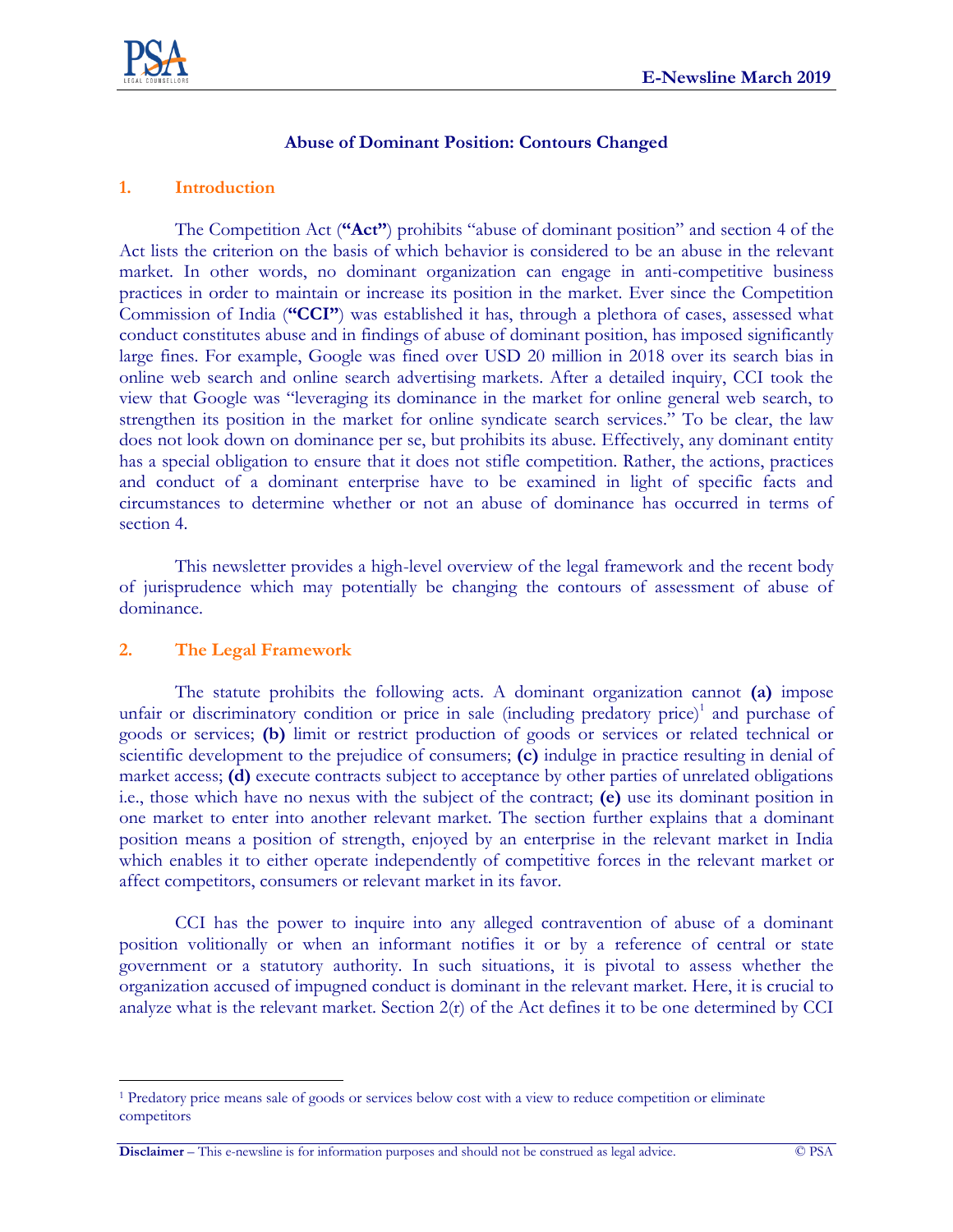

with reference to the relevant product<sup>2</sup> or geographic<sup>3</sup> markets or both. The Act provides detailed methodology to further evaluate the determination of the relevant product or geographic markets. These are covered in sections 19(6) and (7) of the Act. In order to determine the "relevant product market" CCI has to carefully consider all or any of the following factors i.e., physical characteristics or end-use of goods, price of goods or service, consumer preferences, exclusion of in-house production, existence of specialized producers and classification of industrial products. And, for the "relevant geographic market" it is essential to assess all or any of regulatory trade barriers, local specification requirements, national procurement policies, adequate distribution facilities, transport costs, language, consumer preferences and need for secure or regular supplies or rapid after-sales services. It is safe to state that a dominant enterprise engages in abusive conduct when it exploits opportunities arising on account of its dominant position to reap benefits which would not have existed had competition was allowed to flourish without restricting market access.

# **3. The Current Trends**

It is clear from the case-law below that the CCI is clearly taking steps to further a key objective of the Act viz., to promote fair competition and, to attain this end, it is not leaving any stone unturned. Both government and private conglomerates need to be very mindful of the type of conduct they engage in and how their actions, particularly, when they have a large market share can be construed as anti-competitive. Some important trends emerge from these judgments.

3.1 *ONGC:* In June 2018, the CCI launched an investigation under section 26(1) of the Act against Oil and Natural Gas Limited (**"ONGC"**) for abuse of its dominant position in the relevant market of charter hire of offshore support vehicles in the Indian exclusive economic zone. The informant was the Indian National Shipowners' Association who alleged that ONGC had imposed one-sided and onerous terms in its charter hire agreements. For example, a specific contractual clause gave ONGC an exclusive right to terminate the agreement. CCI observed that one-sided clauses which grant an unfettered unilateral right to a dominant party without any reciprocal right to the other party to the agreement are *prima facie* abuse of a dominant position.

3.2 *Flipkart & Amazon:* All India Online Vendors Association filed a complaint against the two e-retailers, and raised concerns over Flipkart's preferential treatment to particular sellers on its platform. Examining the online market structure, CCI felt that in the overall retail segment, the online business is nascent and no single market player commands a dominant position. Referring to emerging technology-based models in the e-commerce space, it observed they need to be encouraged given the growth potential of the industry. Effectively, it was reluctant to intervene as it felt market should not be stifled.

3.3 *Schott Glass:* Here, the appellate body of CCI, COMPAT found that unlawful price discrimination requires evidence of dissimilar treatment to equivalent transactions **and** likely harm to competition. It observed that it is essential to demonstrate competitive disadvantage qua each other which leads to competitive injury in the downstream market. In this case on the basis of the

**Disclaimer** – This e-newsline is for information purposes and should not be construed as legal advice. © PSA

 $\overline{a}$ <sup>2</sup> This is when market comprises of all those products or services regarded as interchangeable or substitutable by the consumer, by reason of characteristics of the products or services, their prices and intended use

<sup>&</sup>lt;sup>3</sup> This means the area where the conditions of competition for supply or demand of goods or services are distinctly homogenous and can be distinguished from the conditions prevailing in the neighboring areas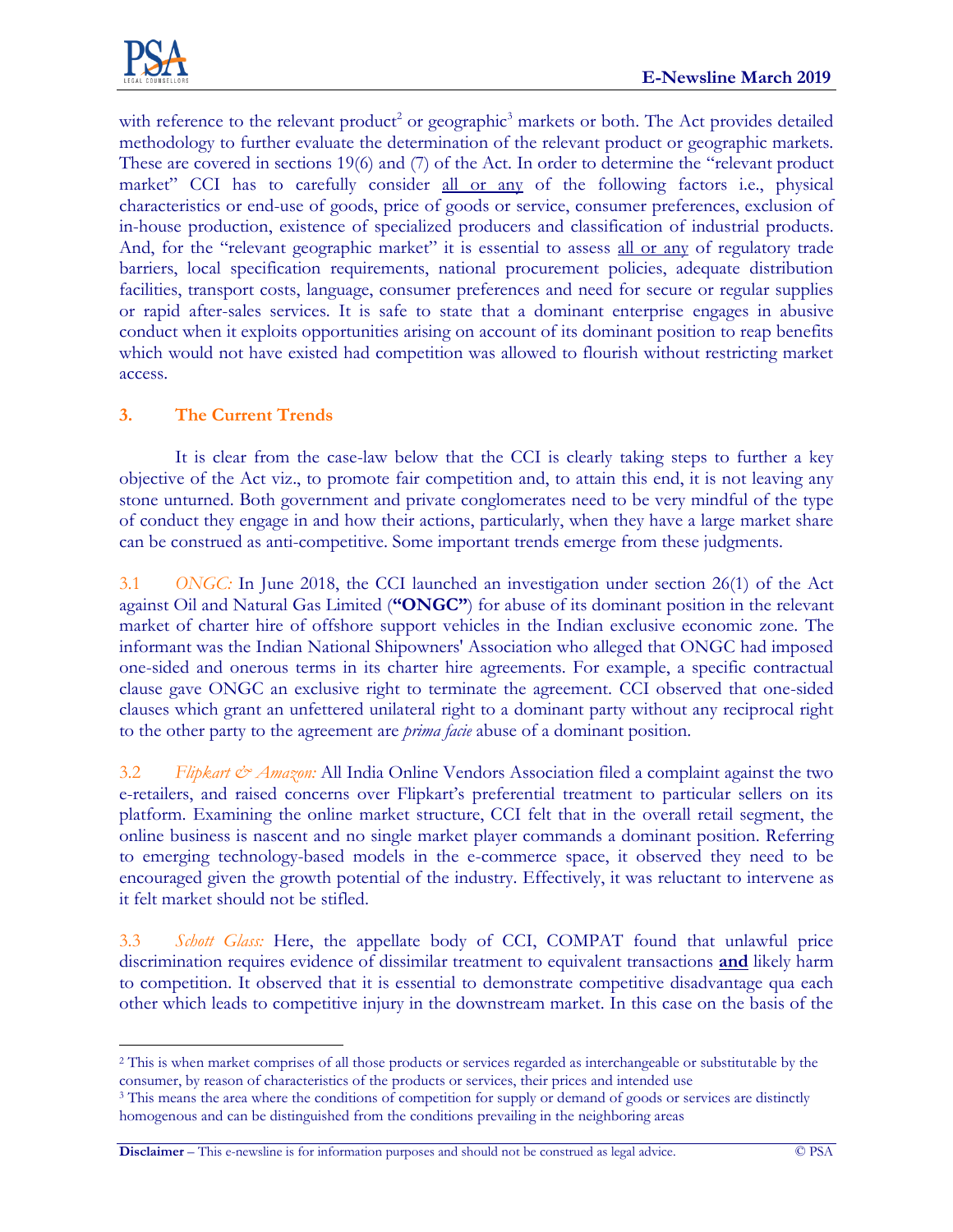

evidence, the view was there was no effect on the downstream market and ultimate consumer did not suffer. CCI appealed this which is currently pending before the Supreme Court.

3.4 *ESYS & Intel:* In a case filed by ESYS Information Technologies against Intel, the CCI partly dismissed section 4 allegation claims based on Intel's distribution agreements because the distributors of Intel products sell different products of competitors too which means Intel's competitors can deal in Intel's competitors' products which they were doing. Therefore, Intel was not abusing any dominance. Interestingly, CCI held that Intel is dominant in India in the market for micro-processors for servers.

3.5 *Automotive case<sup>4</sup> :* Abuses can be both exploitative and exclusionary and recent body of cases show how excessive pricing or unfair contractual terms are held to violate section 4(2) of the Act. Here, the CCI considered the passenger vehicle and after-market of spare parts, diagnostic tools and provision of after-sales repair and maintenance services. After a thorough investigation, it found that fourteen car companies abused their dominant positions and denied market access in their respective after-markets as they required car customers to purchase spare parts and tools solely from the respective car manufacturer or its authorized dealers. They also held that the automotive manufacturers engaged in excessive spare parts pricing which was confirmed by the COMPAT though the Supreme Court stayed operation of COMPAT's judgment when three manufacturers filed an appeal to the apex court.

3.6 *Velankani & Intel:* In November 2018, CCI ordered an investigation against Intel Corporation for allegedly abusing its dominant position in India by restricting the production of servers. The informant, Velankani Electronics, submitted that Intel possessed a market share of more than 80%, was globally recognized for its processors which are considered as industry benchmarks and was a preferred choice. Velankani depended completely on Intel for procuring the processors for its servers. It alleged that Intel refused to provide the necessary design files in order to manufacture server-boards which, apparently, were provided to other original equipment manufacturers, like Dell, HP etc. Despite its commitment to provide the designs, Intel reneged and its rationale was that Velankani lacked the necessary technical plus sales scope and expertise though it did not substantiate this position with any back-up data. Both parties submitted detailed arguments. CCI took the view that the relevant market was the market for processors for servers in India and held that:

- Intel is in a dominant position in the relevant market as it has more than 90% share globally and, at least, 80% share in India
- Intel was unable to provide a reasonable explanation for its discriminatory behavior in failing to give access to Velankani to the necessary files so they could develop the processors when it had provided them to others. Thus, Intel denied market access
- Intel limited and restricted the production of servers and the market and also limited the technical and scientific development relating to servers in the market

CCI also relied on its 2014 **5** finding referenced at 3.4 above where Intel was considered dominant. Consequently, without going into Intel's intent for alleged contravention of the Act,

 $\overline{a}$ 

**Disclaimer** – This e-newsline is for information purposes and should not be construed as legal advice. © PSA

<sup>4</sup> See Shamsher Kataria v Honda Siel Cars India Ltd & Ors (2014)

<sup>5</sup> See ESYS Information Technologies Private Limited v Intel Corporation, decided on Jan 16, 2014 [https://www.cci.gov.in/sites/default/files/482011\\_0.pdf,](https://www.cci.gov.in/sites/default/files/482011_0.pdf) last accessed on March 23, 2019